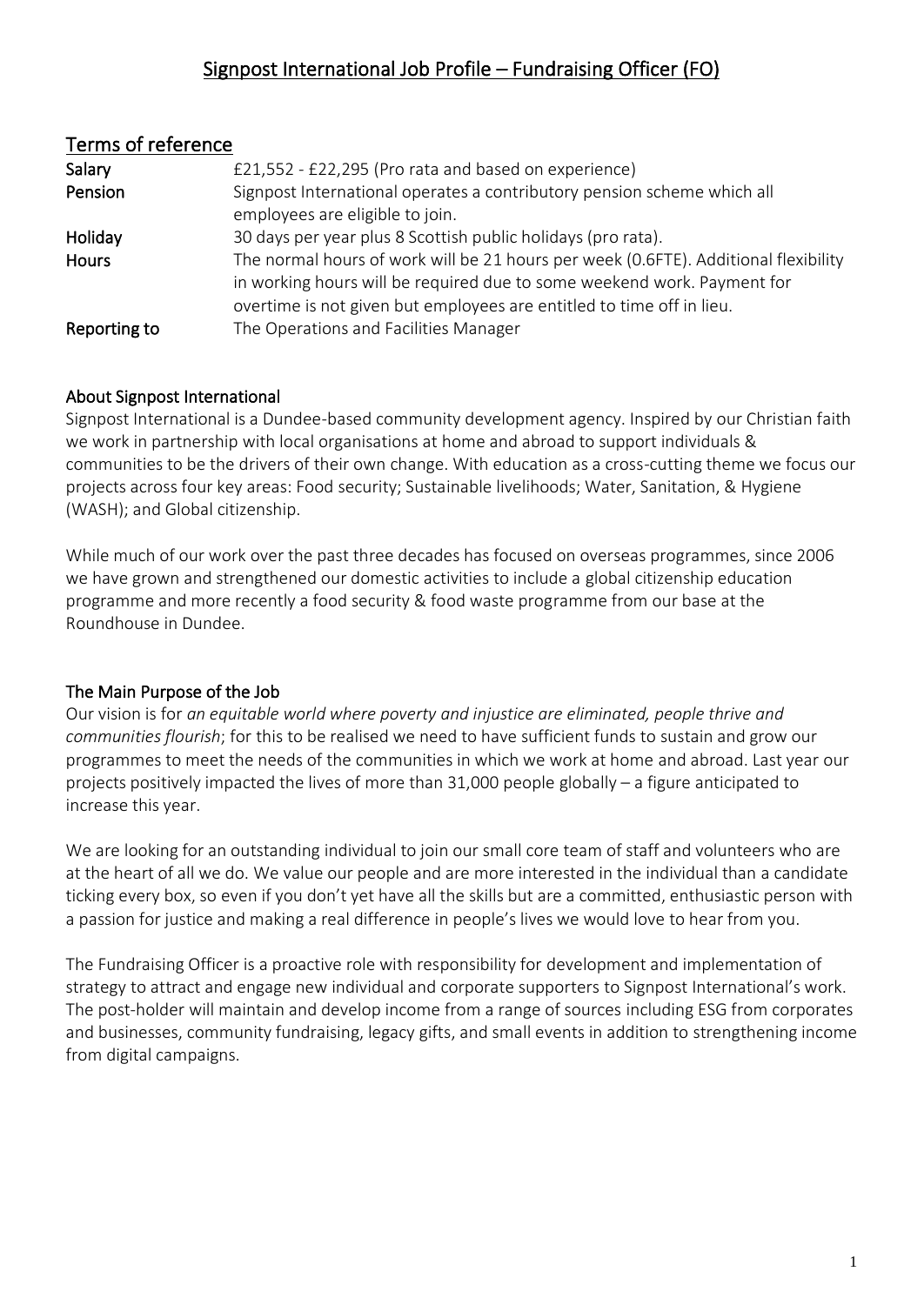# Core Responsibilities

### Environmental, Social and Corporate Governance (ESG) and businesses

• Proactively explore new opportunities and partnerships for mutually beneficial community and corporate support in line with our core values and principles.

### Donor acquisition and retention

- work closely with Communications team to increase regular donors & derived income totals.
- Developing and delivering first rate supporter stewardship to ensure that our supporters have the best donor experience.
- Act as an excellent and enthusiastic first point of contact for all fundraising queries.
- Working with the Communications team, thanking supporters and updating of database in a timely manner in line with GDPR guidance.
- Work to better understand donor retention and attrition rates and trends.

### Community Fundraising

- Grow and develop income through a structured programme of events such as *The Kiltwalk.*
- Delivering talks and being present at community events and cheque presentations as required.
- Developing and manging a regional volunteer network.

### Legacy gifts and campaigns

- In collaboration with others, develop and implement a Legacy gift strategy.
- Lead on the partnership with Will Relief Scotland, recruit new solicitors, manage social media, and grow effectiveness of campaign.

#### Events

- Develop and manage fundraising and other events in line with organisational values and principles as required.
- Supporting and contributing to all campaigns, appeals and fundraising activities.
- Supporter stewardship for third party events in Scotland.
- Fundraising and event research such as event suppliers, raffle prizes, new third-party events, and contacts for corporate and community group pipelines.
- Development of fundraising materials and merchandise.

#### Digital campaigns and social media

- Develop and lead on promotion, administration, and analysis of digital fundraising campaigns.
- Oversee digital fundraising activities, including PPC, Google Ads, SEO, and retargeting.
- Managing administration of online fundraising tools (e.g., JustGiving) and preparing reports.

#### Strategic and Other

- Lead on planning and implementing the fundraising strategy in line with the current Business Plan.
- Ensure fundraising activities are delivered within budget and in accordance with relevant organisational policies and ensure we remain compliant with all relevant legislation and requirements of governing bodies such as The Fundraising Regulator, The ICO, and OSCR. In addition to following best practice guidelines from organisations such as The Chartered Institute of Fundraising and The Direct Marketing Association.
- Actively participate in SI fundraising subcommittee with the board of trustees.
- Work closely with the Communications team to promote the work of Signpost International.

Any other reasonable duties consistent with the responsibilities of the post as required by the organisation.